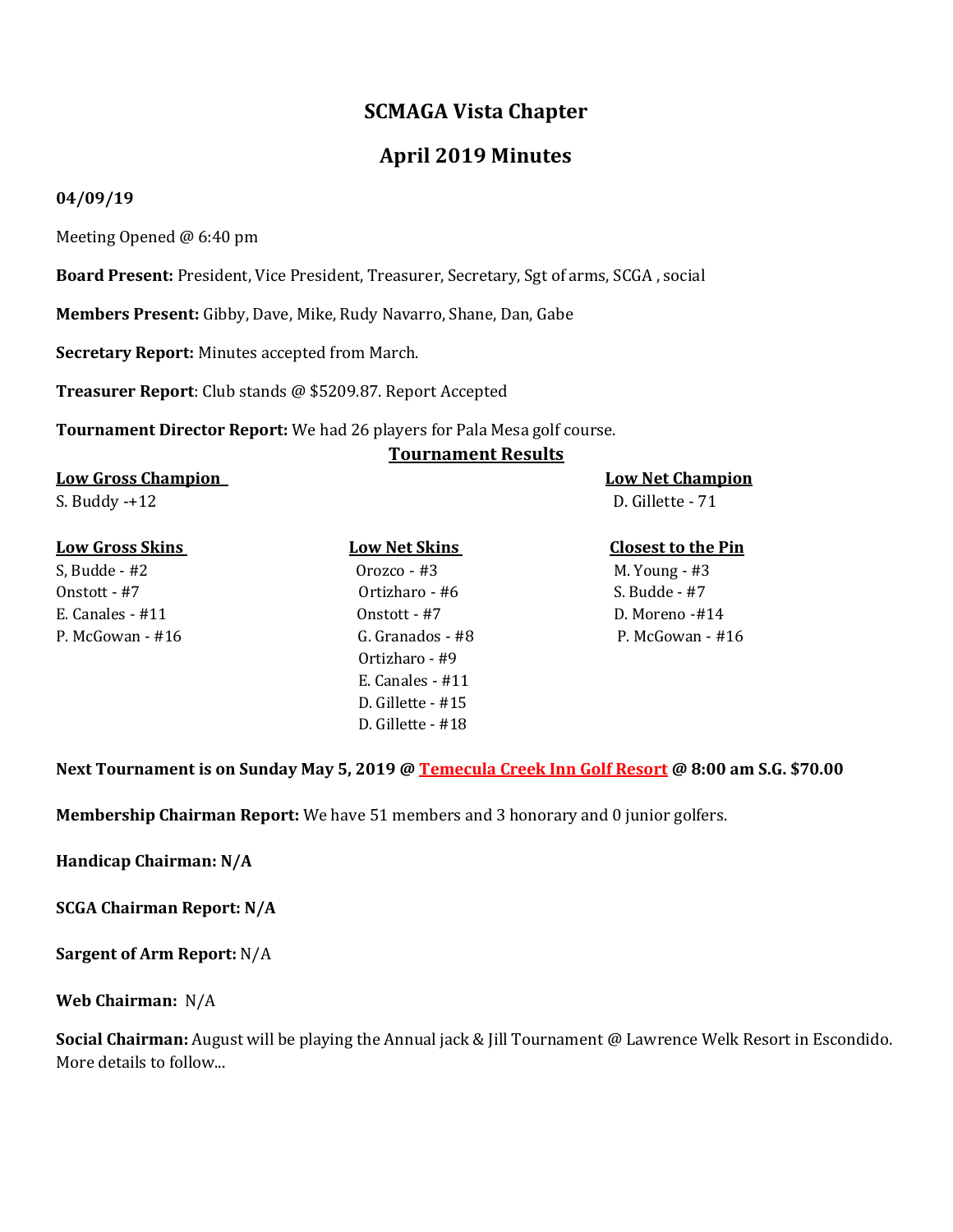**Rules Chairman/Committee:** Out of bounds new rule: A player may hit a provisional ball off the tee. If the original ball is deemed out of bounds, the player may take a drop at the point of entry to out of bounds with a two-stroke penalty or play the provisional ball off the tee. Lying three hitting four.

**Old Business:** All the minutes are emailed to the web site and can be viewed when you log onto our website. Here is the address to log onto[: www.vistascmaga.com](http://www.vistascmaga.com/)

Palm Springs entry forms are due by this Friday April 26. If you are planning on going this year you have to have your tournament application into Rudy Navarro with payment.

**New Business:** The club voted on discontinuing the free green fee drawing at the meeting and instead the club will pay for golf for the elected board for serving the club. The motion was made and opened for discussion ad after several interesting comments the motion was put to a vote and all passed.

# **[Definitions](http://www.usga.org/etc/designs/usga/content/rule-book/rule-book-2016/rule-14253.html)**

**50/50 Winner:** Jesse Winters

**Meeting Adjourned:** 7:20 pm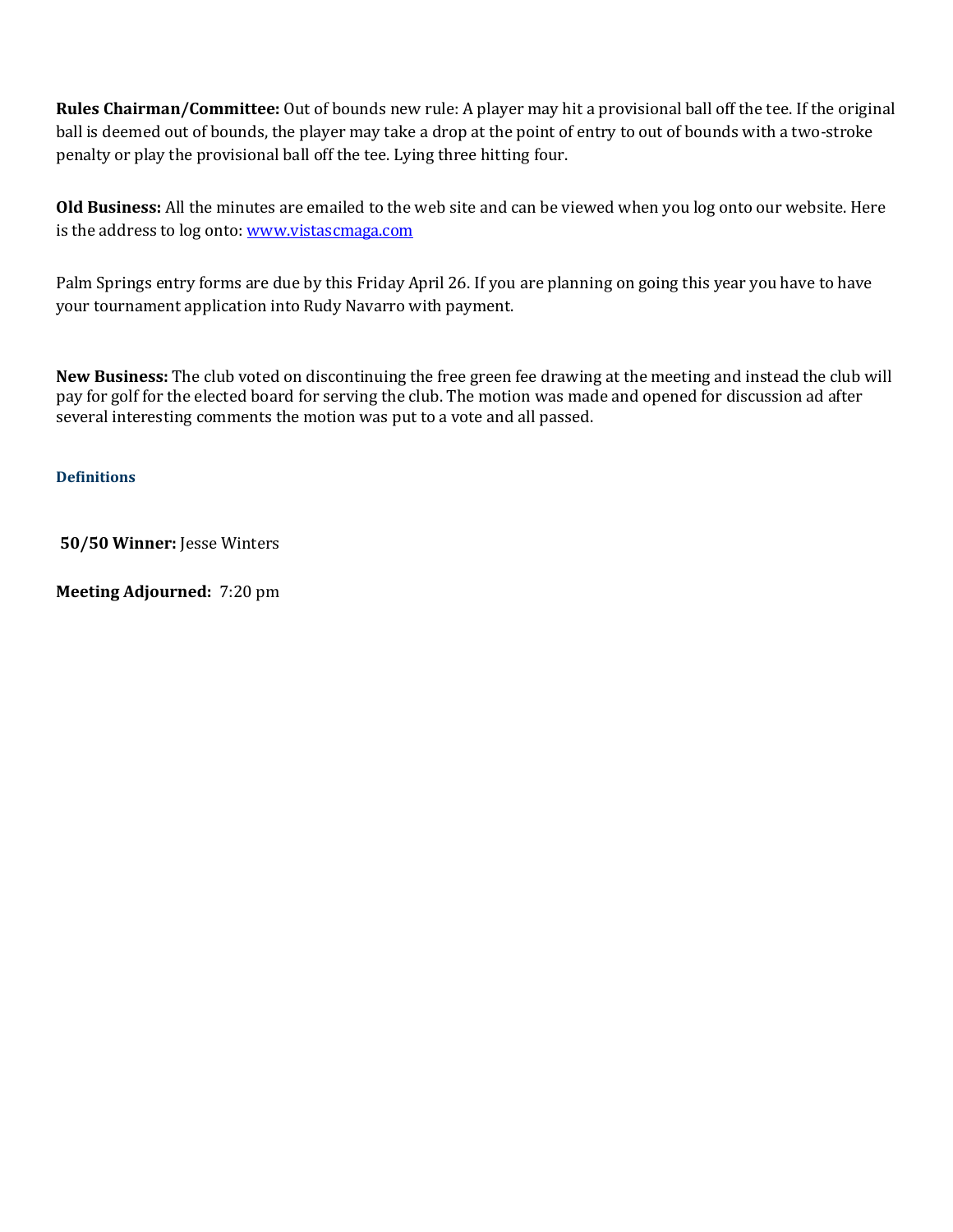# Southern California Mexican American Golf Association

# TWO-MAN SCRAMBLE TOURNAMENT SUNDAY, MARCH 10th 2019

Trilogy at Glen Ivy Golf Club **Entry Fee: \$95.00 p/p** 

24477 Trilogy Pkwy. 24477 Trilogy Pkwy.

Corona, CA. 92883

(951) 277-7903

S.C.M.A.G.A. Members:

The format for this tournament will be select-shot throughout, tee-shot, fairway shot, and putts. Each team member must have at least 3 tee shots per 9 holes. You may select your own partner or one may be available. The Low last 3 months index will be used (10stroke differential) and of the combined partners' handicap, one quarter (1/4) will be used for team handicap. In the event of ties the USGA method for card-off will be used.

Overall Gross and Net teams will have their 2020 entry fee paid. Gross and Net Team Skins and Closest to pin will be available at \$30 per team, payable at the course. The pairings will be done by Team Hcp. and foursomes with two different chapters.

The entry fee includes green fees, cart and Lunch Buffet after the round. This is a popular tournament; last year we had an excess of 92 players. Please coordinate with your Chapter Tournament Chairman to sign up and payment for the entry fee. If you cannot contact your Chairman see below for payment information. Dress code will be strictly enforced. No tank tops, bare feet or any clothing with obscene words or pictures. Collared shirts are required, as are soft spikes.

Please make a strong effort to participate in this event and support our organization in the first association tournament for this year. The entry deadline will be March 3, 2019. You may make your check or money order payable to S.C.M.A.G.A. For those who cannot contact you Tournament Chairman mail to Claudio Arechiga 2569 Cottonwood Trail Chino Hills, CA. 91709 Thank you,

Claudio Arechiga SCMAGA Tournament Chairman

(951) 314-0285 (Cell)

[clydeusc@yahoo.com](mailto:clydeusc@yahoo.com) Entry Form: Must be received by March 3, 2019

Name:

Chapter:

7-Digit Handicap #